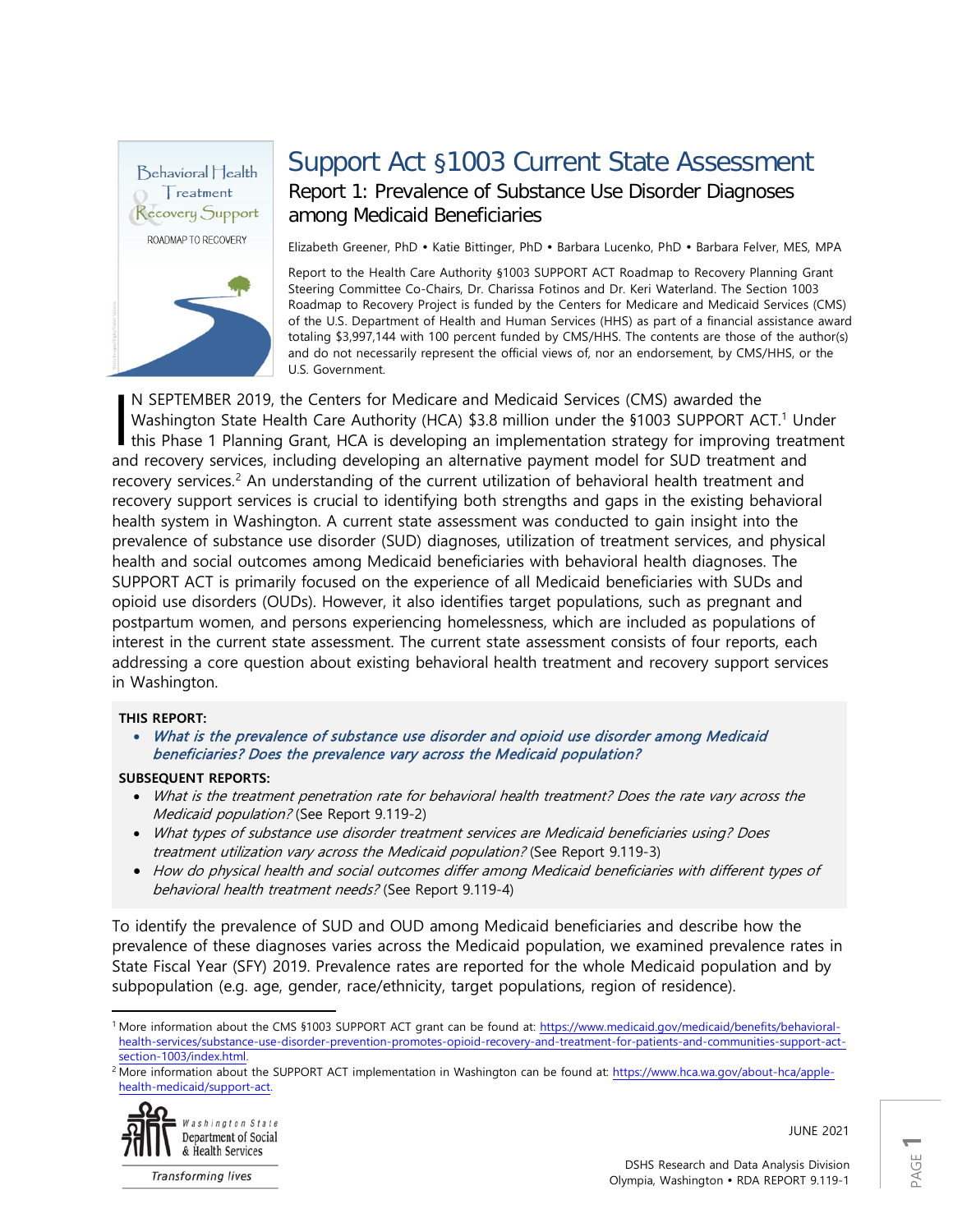Across populations, there are dramatic differences in prevalence of SUD and OUD diagnoses. For example, almost a quarter of SFY 2019 Medicaid beneficiaries ages 25 to 44 had an SUD or OUD diagnosis. Over half of Medicaid beneficiaries experiencing homelessness had an SUD diagnosis and two-thirds of Medicaid beneficiaries involved in the criminal justice system had an SUD diagnosis. Conversely, only 2 percent of Medicaid beneficiaries under the age of 17 had an SUD or OUD diagnosis in SFY 2019. Understanding how SUD and OUD diagnosis prevalence varies across the Medicaid population is critical for identifying areas within the behavioral health system with opportunities for improvements.

## Data and Methods

To gain insight into how the prevalence of SUD and OUD diagnoses varies across populations and geography, we conducted retrospective, cross-sectional (by year) descriptive analyses using Washington State administrative data. All data were drawn from the Department of Social and Health Service's Integrated Client Database (ICDB). The ICDB contains data from several state administrative data systems, including the state's ProviderOne data system that contains Medicaid claims and encounter data.[3](#page-1-0)

Adult (ages 18+) and child (ages 0-17) Medicaid beneficiaries, who had at least one month of Medicaid enrollment within the measurement year (SFY 2019), are the primary focus of these analyses. Medicaid beneficiaries with a non-Medicaid primary health care coverage (also referred to as thirdparty liability) were excluded from the analyses, as complete health care information may not be available for these individuals. Medicaid beneficiaries who were dually eligible for Medicaid and Medicare ("Duals") are included.

Medicaid beneficiaries with a SUD and/or OUD<sup>[4](#page-1-1)</sup> diagnosis are the primary focus of the SUPPORT ACT. To identify whether the Medicaid beneficiaries had any behavioral health diagnoses, we looked for any SUD or OUD diagnoses in the 12-month measurement year or the 12 months prior to the measurement year. OUD diagnoses are a subset of SUD diagnoses (all individuals with an OUD diagnosis will also be identified as having a SUD diagnosis in these analyses. Washington's SUPPORT ACT Phase 1 planning grant also identifies seven populations of interest:

- Pregnant and postpartum women
- Adolescents age 13 to 18
- Transition Age Young Adults (TAYA) age 16 to 25
- Persons who receive services at Syringe Services Programs
- American Indian and Alaska Natives (AI/AN)
- Justice system-involved persons
- Individuals experiencing homelessness or unstable housing

To protect client confidentiality, records of services provided at Syringe Services Programs are not captured in state administrative data systems. Thus, individuals who utilize Syringe Services Programs were not included as a specific target population in these analyses. Individuals experiencing homelessness or housing instability are reported as two categories: "homeless" which is a narrow definition of homelessness (e.g. unhoused persons) and "unstably housed" which takes a broader view of housing instability that includes persons experiencing either homelessness or housing instability (e.g. couch surfing, living in vehicle). Additional information about how the target populations are defined is included in the Technical Notes section at the end of the report. Regional attribution was determined by the beneficiary's county of residence for the majority of the measurement year. Based on this attribution, Medicaid beneficiaries were also attributed to an Integrated Managed Care (IMC) region.

 $\overline{\phantom{a}}$ <sup>3</sup> See, [DSHS Integrated Client Databases,](https://www.dshs.wa.gov/ffa/rda/research-reports/dshs-integrated-client-databases) DSHS Research and Data Analysis Division, Mancuso, March 2020.

<span id="page-1-1"></span><span id="page-1-0"></span><sup>4</sup> Medicaid beneficiaries with OUD are a subset of Medicaid beneficiaries with SUD.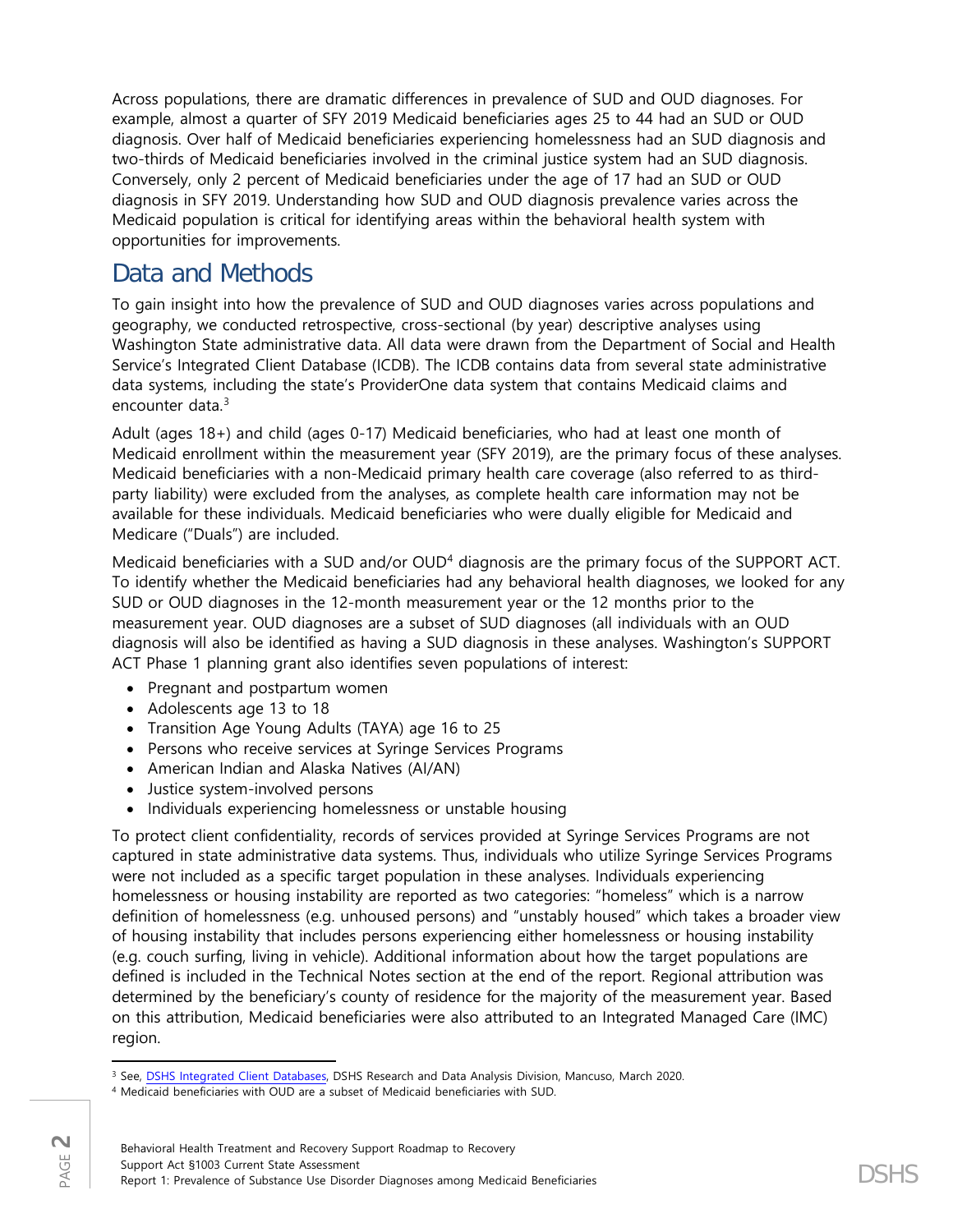# Prevalence of Substance Use Disorder Diagnoses among Medicaid Beneficiaries

As shown in Tables 1-3 below, the prevalence of SUD and OUD diagnoses is not evenly distributed throughout the Medicaid population. Table 1 highlights the differences in the distribution of Medicaid beneficiaries with an SUD diagnosis or an OUD diagnosis by age, race and ethnicity, gender, and Medicaid coverage type. Table 2 shows the geographic variation in SUD and OUD diagnosis prevalence across rural/urban regions, and Medicaid Integrated Managed Care (IMC) regions. Table 3 describes the variation in SUD and OUD diagnosis prevalence in SUPPORT ACT target populations. In each table, the general Medicaid population (including both those with and without SUD or OUD diagnoses) is included for comparison purposes.

In each table, the "Number" columns under each category of Medicaid beneficiaries shows the number of beneficiaries in that category in each demographic breakout group. The columns of percentages (in Medicaid Beneficiaries with SUD, and Medicaid Beneficiaries with OUD) are row percentages showing the percent of each demographic population that has the respective diagnosis type. For example, 2 percent of Medicaid beneficiaries age 17 and younger had an SUD diagnosis and less than 1 percent had an OUD diagnosis. Examining row percentages highlights the variability in prevalence of SUD and OUD diagnoses within breakout groups. For further details on the column percentages comparisons (the percent of individuals with a SUD or OUD diagnosis who fall into a specific breakout group), see Appendix Tables A1, A2, A3, and A4.

TABLE 1.

Rates of Substance Use Disorder or Opioid Use Disorder Diagnoses among Medicaid **Beneficiaries** 

| By Demographics, SFY 2019 |  |  |
|---------------------------|--|--|
|                           |  |  |

| Medicaid Beneficiaries with an Opioid Use Disorder Diagnosis   |                               |               |         |               |                |  |  |  |
|----------------------------------------------------------------|-------------------------------|---------------|---------|---------------|----------------|--|--|--|
| Medicaid Beneficiaries with a Substance Use Disorder Diagnosis |                               |               |         |               |                |  |  |  |
|                                                                | <b>Medicaid Beneficiaries</b> |               |         |               |                |  |  |  |
|                                                                | <b>NUMBER</b>                 | <b>NUMBER</b> | PERCENT | <b>NUMBER</b> | <b>PERCENT</b> |  |  |  |
| Population Size                                                | 1,299,540                     | 150,142       | 12%     | 58,741        | 5%             |  |  |  |
| Age                                                            |                               |               |         |               |                |  |  |  |
| 17 and Younger                                                 | 633,044                       | 10,028        | 2%      | 607           | $< 1\%$        |  |  |  |
| 18 to 24                                                       | 119,002                       | 14,768        | 12%     | 3,246         | 3%             |  |  |  |
| 25 to 34                                                       | 165,804                       | 39,414        | 24%     | 19,255        | 12%            |  |  |  |
| 35 to 44                                                       | 126,913                       | 31,793        | 25%     | 14,822        | 12%            |  |  |  |
| 45 to 54                                                       | 103,966                       | 26,009        | 25%     | 10,052        | 10%            |  |  |  |
| 55 to 64                                                       | 108,168                       | 23,168        | 21%     | 8,485         | 8%             |  |  |  |
| 65 to 74                                                       | 23,607                        | 3,781         | 16%     | 1,720         | 7%             |  |  |  |
| 75 and Older                                                   | 19,036                        | 1,181         | 6%      | 554           | 3%             |  |  |  |
| <b>Race/Ethnicity</b>                                          |                               |               |         |               |                |  |  |  |
| African American                                               | 108,738                       | 12,752        | 12%     | 3,774         | 3%             |  |  |  |
| American Indian or Alaskan Native                              | 57,311                        | 12,040        | 21%     | 5,236         | 9%             |  |  |  |
| Asian American                                                 | 64,014                        | 2,367         | 4%      | 688           | 1%             |  |  |  |
| Hispanic/Latino(a)                                             | 304,636                       | 17,876        | 6%      | 4,999         | 2%             |  |  |  |
| Native Hawaiian or Pacific Islander                            | 42,237                        | 2,201         | 5%      | 644           | 2%             |  |  |  |
| Other                                                          | 193,777                       | 10,527        | 5%      | 2,783         | 1%             |  |  |  |
| Unknown Race                                                   | 93,420                        | 2,994         | 3%      | 816           | 1%             |  |  |  |
| White, Non-Hispanic                                            | 580,444                       | 96,282        | 17%     | 41,338        | 7%             |  |  |  |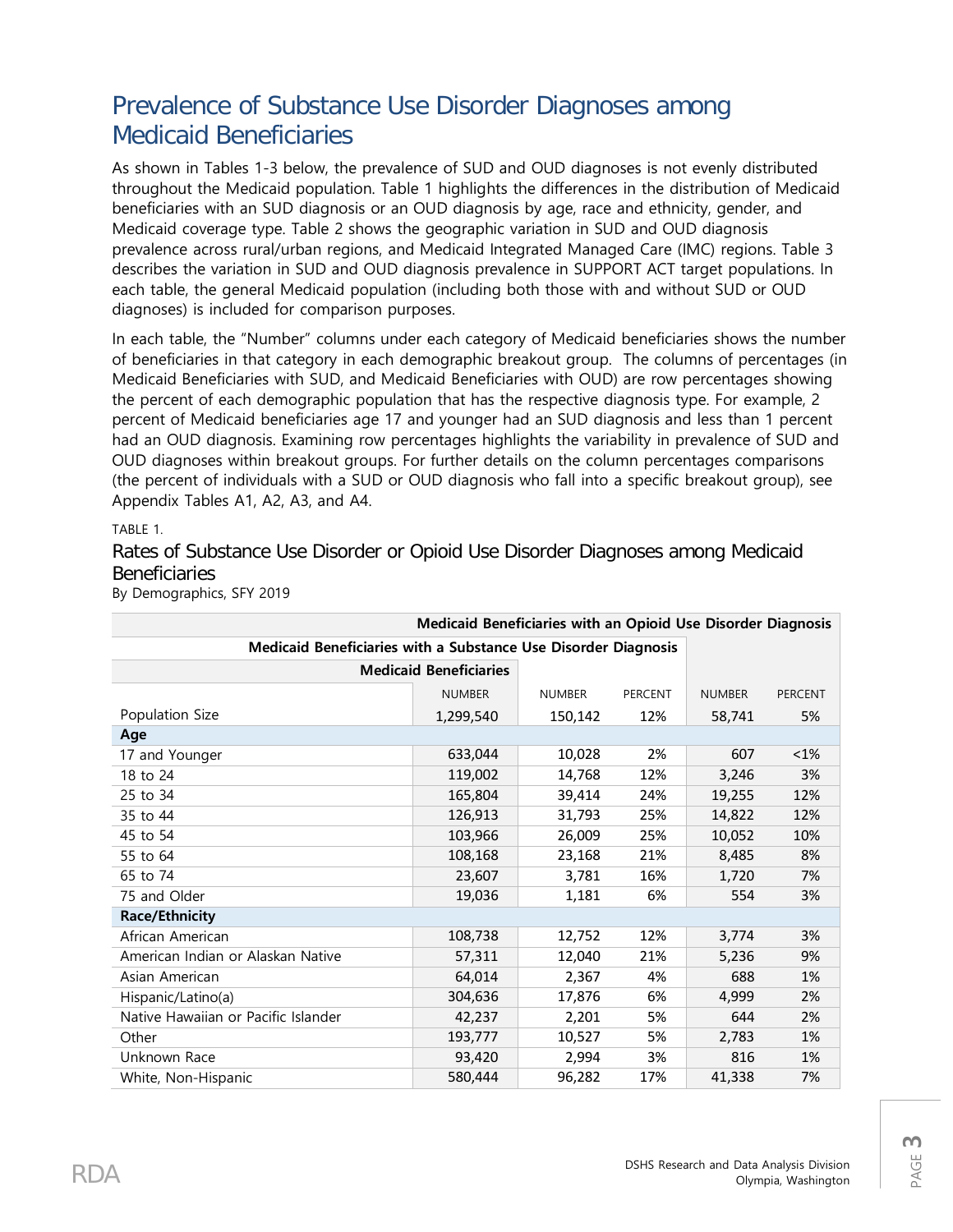| Medicaid Beneficiaries with a Substance Use Disorder Diagnosis |               |               |         |               |                |
|----------------------------------------------------------------|---------------|---------------|---------|---------------|----------------|
| <b>Medicaid Beneficiaries</b>                                  |               |               |         |               |                |
|                                                                | <b>NUMBER</b> | <b>NUMBER</b> | PERCENT | <b>NUMBER</b> | <b>PERCENT</b> |
| Gender                                                         |               |               |         |               |                |
| Female                                                         | 685,684       | 73.010        | 11%     | 30,911        | 5%             |
| Male                                                           | 613,853       | 77,131        | 13%     | 27,830        | 5%             |
| <b>Medicaid Coverage Type</b>                                  |               |               |         |               |                |
| Classic, Non-Disabled                                          | 780,596       | 36,852        | 5%      | 12,069        | 2%             |
| <b>Disabled</b>                                                | 114,677       | 29,041        | 25%     | 8,821         | 8%             |
| New Adult                                                      | 396,597       | 83,129        | 21%     | 34,049        | 9%             |
| Dual (Medicaid and Medicare)                                   | 75,650        | 13,574        | 18%     | 6,092         | 8%             |

**Medicaid Beneficiaries with an Opioid Use Disorder Diagnosis**

**Age.** Of all Medicaid beneficiaries are 17 years old or younger, only 2 percent of those beneficiaries have an SUD diagnosis, and less than 1 percent have an OUD diagnosis. A larger proportion of Medicaid beneficiaries in the three age categories ranging from 25 to 54 years old had SUD or OUD diagnoses (24 to 25 percent, and 10 to 12 percent, respectively). Prevalence of SUD and OUD diagnoses decreased somewhat among Medicaid beneficiaries aged 55 to 64 (21 percent and 8 percent, respectively), and further decreased for beneficiaries aged 65 to 74 (16 percent and 7 percent, respectively).

**Race/Ethnicity.** Individuals identifying as American Indian or Alaska Native, African American, or Non-Hispanic White have the highest rates of SUD diagnosis (17 percent, 21 percent and 12 percent, respectively). American Indian or Alaska Native, and Non-Hispanic White beneficiaries have a higher proportion of OUD diagnosis (9 percent and 7 percent, respectively). Medicaid beneficiaries who identify as Hispanic/Latino(a), Asian American, and/or Native Hawaiian/Pacific Islander have a lower proportion of SUD and OUD diagnoses.

**Gender.** Prevalence of SUD is slightly higher in males when compared to females (13 percent vs. 11 percent, respectively). However, the prevalence of OUD is 5 percent for both males and females (Table 1). Of the whole Medicaid population, 53 percent are female but of those with SUD diagnoses, 49 percent are female. Medicaid beneficiaries with OUD diagnoses have the same percentage of females as the whole Medicaid population, 53 percent (see Appendix Table A1).

**Medicaid Coverage Type.** The New Adult (Affordable Care Act expansion population), Disabled, and Dual (Medicaid and Medicare) Medicaid populations have substantially higher proportions of Medicaid beneficiaries with an SUD or OUD diagnosis compared to the Classic, Non-Disabled Medicaid population. SUD prevalence is highest in the Disabled Medicaid coverage group (25 percent), followed by New Adult (21 percent) and Dual (Medicaid and Medicare) (18 percent). OUD prevalence were 8 percent for Disabled and Dual (Medicaid and Medicare) populations, and 9 percent for New Adult beneficiaries (Table 1).

The New Adult population represents 31 percent of the whole Medicaid population, but represents 55 percent of those with an SUD diagnosis and 58 percent of those with an OUD diagnosis. Similarly, the Disabled coverage type population represents only 9 percent of the Medicaid population, but 19 and 17 percent of those with an SUD and OUD diagnosis, respectively (Appendix Table A1). Approximately 6 percent of the Medicaid population is dually enrolled in Medicaid and Medicare. However, 9 percent of those with an SUD diagnosis and 10 percent of those with an OUD diagnosis are dually enrolled in Medicaid and Medicare. In comparison, the Classic, Non-Disabled coverage population is 60 percent of the Medicaid population but only 25 and 21 percent, respectively, of the SUD and OUD diagnosis populations. SUD and OUD diagnosis prevalence also varies by geography. As shown in Table 2, diagnosis prevalence varies by urbanicity, as well as by Integrated Managed Care region.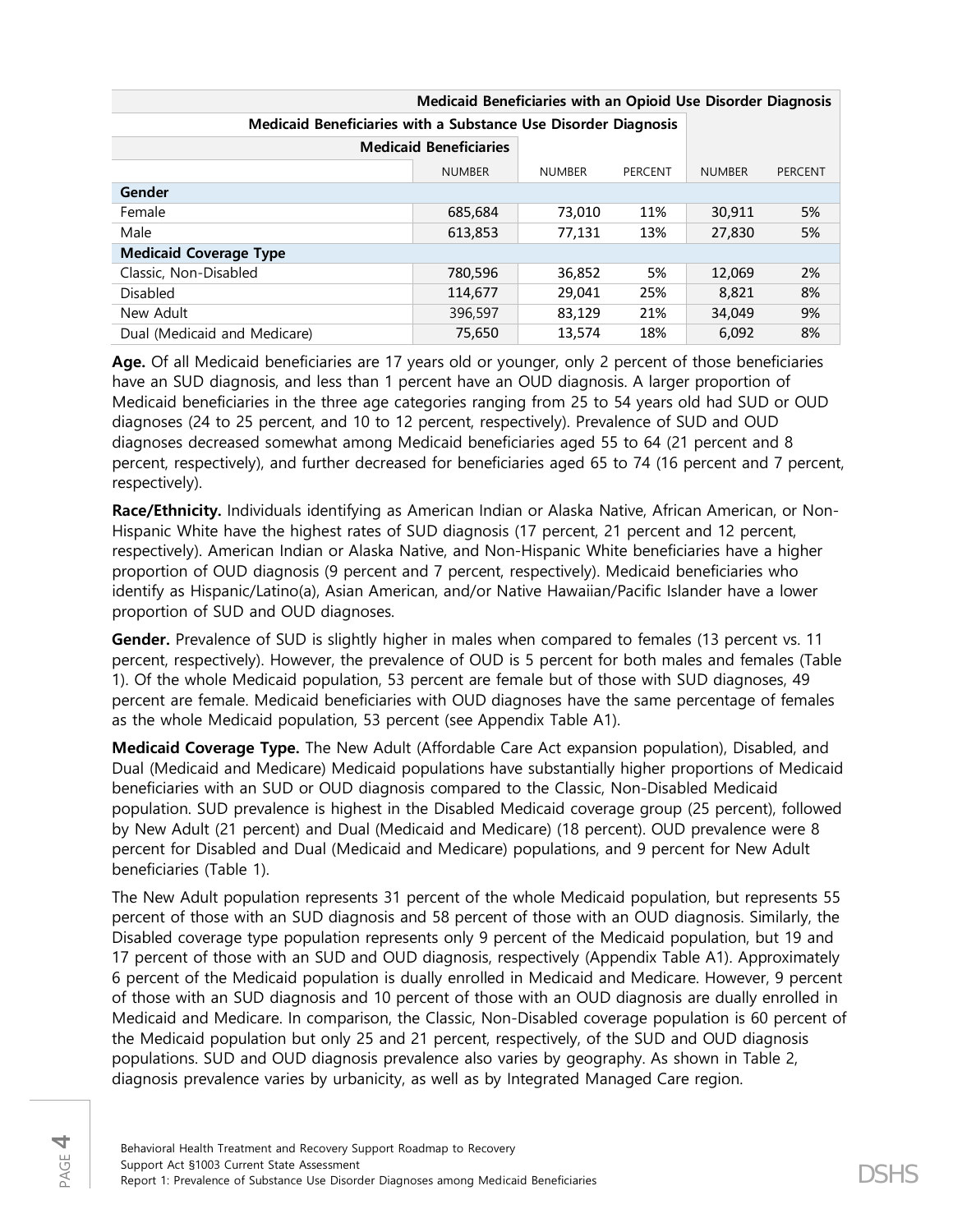TABLE 2. Rates of Substance Use Disorder or Opioid Use Disorder Diagnoses among Medicaid **Beneficiaries** By Geography, SFY 2019

| Medicaid Beneficiaries with an Opioid Use Disorder Diagnosis   |                               |               |         |               |         |  |  |
|----------------------------------------------------------------|-------------------------------|---------------|---------|---------------|---------|--|--|
| Medicaid Beneficiaries with a Substance Use Disorder Diagnosis |                               |               |         |               |         |  |  |
|                                                                | <b>Medicaid Beneficiaries</b> |               |         |               |         |  |  |
|                                                                | <b>NUMBER</b>                 | <b>NUMBER</b> | PERCENT | <b>NUMBER</b> | PERCENT |  |  |
| Population Size                                                | 1,299,540                     | 150,142       | 12%     | 58,741        | 5%      |  |  |
| <b>Urban/Rural</b>                                             |                               |               |         |               |         |  |  |
| Urban                                                          | 779,205                       | 91,219        | 12%     | 37,671        | 5%      |  |  |
| Rural                                                          | 519,355                       | 58,827        | 11%     | 21,035        | 4%      |  |  |
| <b>Integrated Manage Care Region</b>                           |                               |               |         |               |         |  |  |
| <b>Great Rivers</b>                                            | 69,261                        | 9,719         | 14%     | 3,709         | 5%      |  |  |
| Greater Columbia                                               | 178,668                       | 16,280        | 9%      | 4,838         | 3%      |  |  |
| King                                                           | 267,630                       | 28,474        | 11%     | 12,042        | 4%      |  |  |
| North Central                                                  | 65,890                        | 5,990         | 9%      | 1,836         | 3%      |  |  |
| North Sound                                                    | 183,314                       | 21,781        | 12%     | 10,154        | 6%      |  |  |
| Pierce                                                         | 149,069                       | 17,254        | 12%     | 6,702         | 4%      |  |  |
| Salish                                                         | 56,353                        | 7,747         | 14%     | 3,037         | 5%      |  |  |
| Southwest                                                      | 87,448                        | 8,485         | 10%     | 2,901         | 3%      |  |  |
| Spokane                                                        | 136,935                       | 16,871        | 12%     | 6,434         | 5%      |  |  |
| Thurston-Mason                                                 | 54,895                        | 6,698         | 12%     | 2,490         | 5%      |  |  |
| Unknown                                                        | 50,077                        | 10,843        | 22%     | 4,598         | 9%      |  |  |

**Urban/Rural.** The rate of SUD and OUD diagnosis is similar in urban and rural areas (12 percent and 11 percent, 5 percent and 4 percent, respectively) (Table 2). Urban areas have a higher proportion of total Medicaid beneficiaries, persons with SUD diagnoses, and persons with OUD diagnoses compared to rural areas. Two-thirds of Medicaid beneficiaries with an OUD diagnosis reside in urban areas, while 36 percent reside in rural areas (See Appendix Table A2).

**Integrated Managed Care (IMC) Regions.** SUD rates were highest in Salish and Great Rivers IMC regions (14 percent), and lowest in North Central and Greater Columbia Regions (9 percent). OUD rates were fairly consistent across the state, however were highest in North Sound (6 percent), and lowest in Southwest, North Central, and Greater Columbia regions (3 percent). SUD and OUD rates were highest for those beneficiaries with an unknown IMC region (22 percent and 9 percent, respectively) (Table 2). Medicaid beneficiaries assigned to an unknown IMC region may not have met the regional attribution requirements for multiple reasons, such as a change in county of residence and/or a gap in Medicaid coverage (see Technical Notes for more information).

In general, the proportion of Medicaid beneficiaries with SUD and OUD was consistent with the distribution of Medicaid beneficiaries across the IMC Regions; regions with more Medicaid beneficiaries tend to have more Medicaid beneficiaries with an SUD or OUD diagnosis (e.g. King and Pierce) and vice versa (e.g. Salish, Great Rivers, and Thurston-Mason). There are some notable exceptions, however. Both the Southwest and North Central regions tended to have fewer Medicaid beneficiaries with SUD and OUD diagnoses compared to their proportion of the total Medicaid population. The North Sound IMC Region has 14 percent of the Medicaid population, but 17 percent of Medicaid beneficiaries with an OUD diagnosis. Conversely, the Greater Columbia region has 14 percent of the Medicaid population, but only 8 percent of Medicaid beneficiaries with an OUD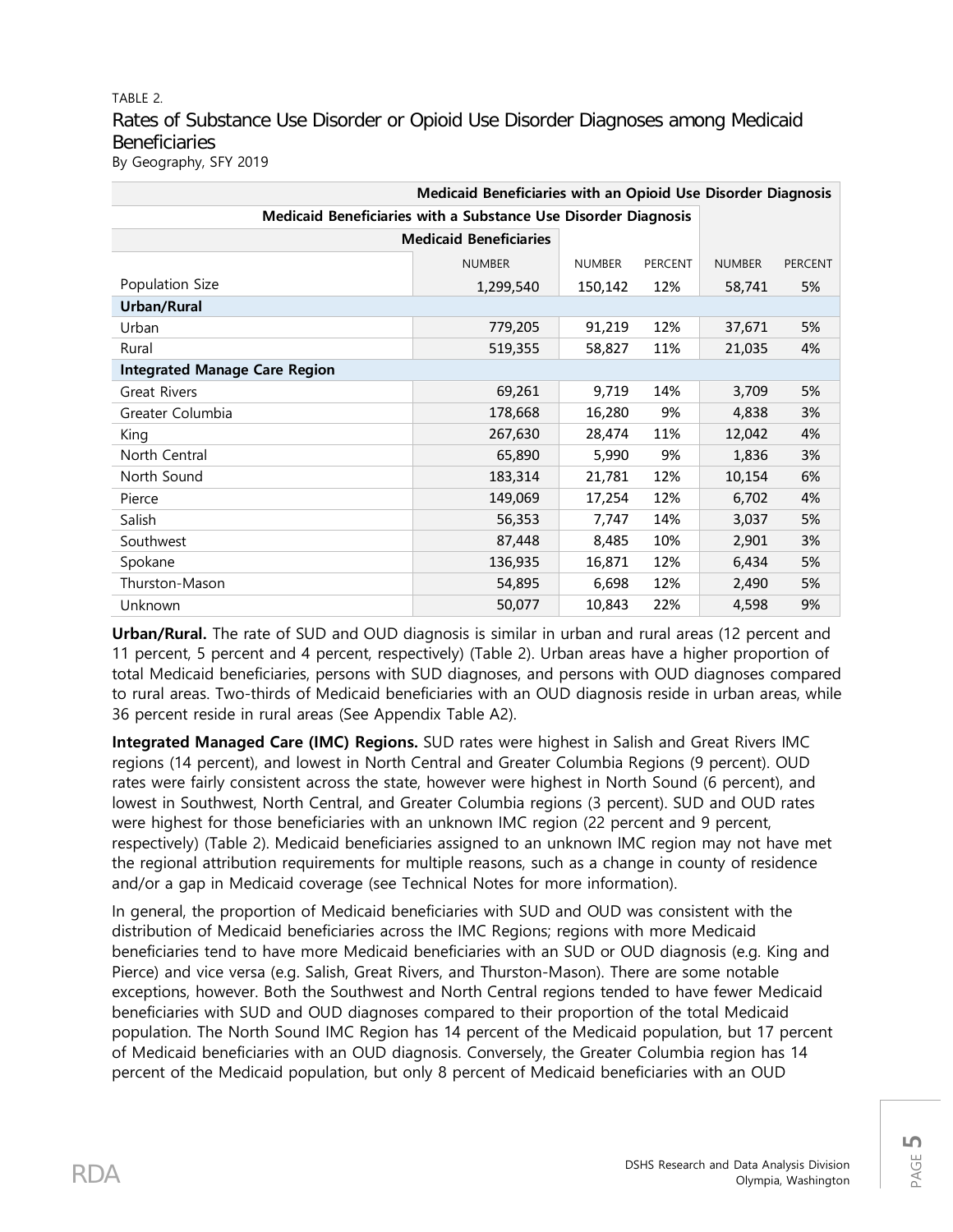diagnosis. A small proportion of the Medicaid beneficiaries included in the analysis did not meet the regional attribution requirements and are included in an "unknown" category. This "unknown" regional category represents 4 percent of the total Medicaid population, but 7 percent of those with an SUD diagnosis and 8 percent of those with an OUD diagnosis (Appendix Table A2 and A4).

Table 3 highlights the differences in SUD and OUD diagnoses among Medicaid beneficiaries in six of the seven SUPPORT ACT populations of interest: pregnant and/or postpartum women; adolescents; transition age young adults; American Indian/Alaskan Native; justice system-involved persons; and those experiencing homelessness (reported as two categories – homeless and unstably housed).

TABLE 3.

Rates of Substance Use Disorder or Opioid Use Disorder Diagnoses among Medicaid Beneficiaries

By Populations of Interest, SFY 2019

| Medicaid Beneficiaries with an Opioid Use Disorder Diagnosis   |               |               |         |               |                |  |  |
|----------------------------------------------------------------|---------------|---------------|---------|---------------|----------------|--|--|
| Medicaid Beneficiaries with a Substance Use Disorder Diagnosis |               |               |         |               |                |  |  |
| <b>Medicaid Beneficiaries</b>                                  |               |               |         |               |                |  |  |
|                                                                | <b>NUMBER</b> | <b>NUMBER</b> | PERCENT | <b>NUMBER</b> | <b>PERCENT</b> |  |  |
| Population Size                                                | 1,299,540     | 150,142       | 12%     | 58,741        | 5%             |  |  |
| <b>Populations of Interest</b>                                 |               |               |         |               |                |  |  |
| Pregnant and Postpartum Women                                  | 40,145        | 8,402         | 21%     | 3,091         | 8%             |  |  |
| Adolescents (Age 13 to 18)                                     | 196,328       | 9,414         | 5%      | 532           | $< 1\%$        |  |  |
| TAYA (Age 16 to 25)                                            | 196,260       | 21,963        | 11%     | 4,547         | 2%             |  |  |
| American Indian or Alaskan Native                              | 57,311        | 12,044        | 21%     | 5,236         | 9%             |  |  |
| Justice System-Involved Persons                                | 44,698        | 28,573        | 64%     | 14,065        | 31%            |  |  |
| Individuals Experiencing Homelessness                          | 40,033        | 20,837        | 52%     | 10,424        | 26%            |  |  |
| Individuals with Unstable Housing                              | 99,517        | 41,818        | 42%     | 19,866        | 20%            |  |  |

**Pregnant and Postpartum Women.** Among Medicaid beneficiaries who were pregnant or postpartum during the measurement year. 21 percent of them have an SUD diagnosis, and 8 percent have an OUD diagnosis.

**Adolescents (13 to 18 years Old).** A small proportion of adolescents have an SUD diagnosis (5 percent) or OUD diagnosis (less than 1 percent). This is consistent with the reported age breakouts also shown in Table 1.

**TAYA (16 to 25 Years Old).** Eleven percent of the TAYA group have SUD diagnoses, and 2 percent have OUD diagnoses. It is important to note that while the TAYA population has a generally proportionate number of SUD diagnoses and a smaller proportion of OUD diagnoses, the proportion of SUD and OUD diagnoses increases dramatically for the 25-to 34-year-old population. While the 25 to 34-year-old population makes up 13 percent of the Medicaid population, 26 percent and 33 percent of those with an SUD or OUD diagnosis are ages 25-34 (see Appendix Table A1). Given that the proportions of SUD and OUD diagnoses increase dramatically in the next age category, the TAYA population could be a critical intervention point for decreasing the prevalence of SUD and OUD in the Medicaid population.

**American Indian or Alaskan Native.** As noted above, 21 percent of the American Indian/Alaskan Native Medicaid population have an SUD diagnoses, and 9 percent have an OUD diagnosis.

**Justice System-Involved Persons.** Almost two-thirds of Medicaid beneficiaries who are involved with the justice system have an SUD diagnosis (64 percent). One-third of justice-involved persons have an OUD diagnosis (31 percent).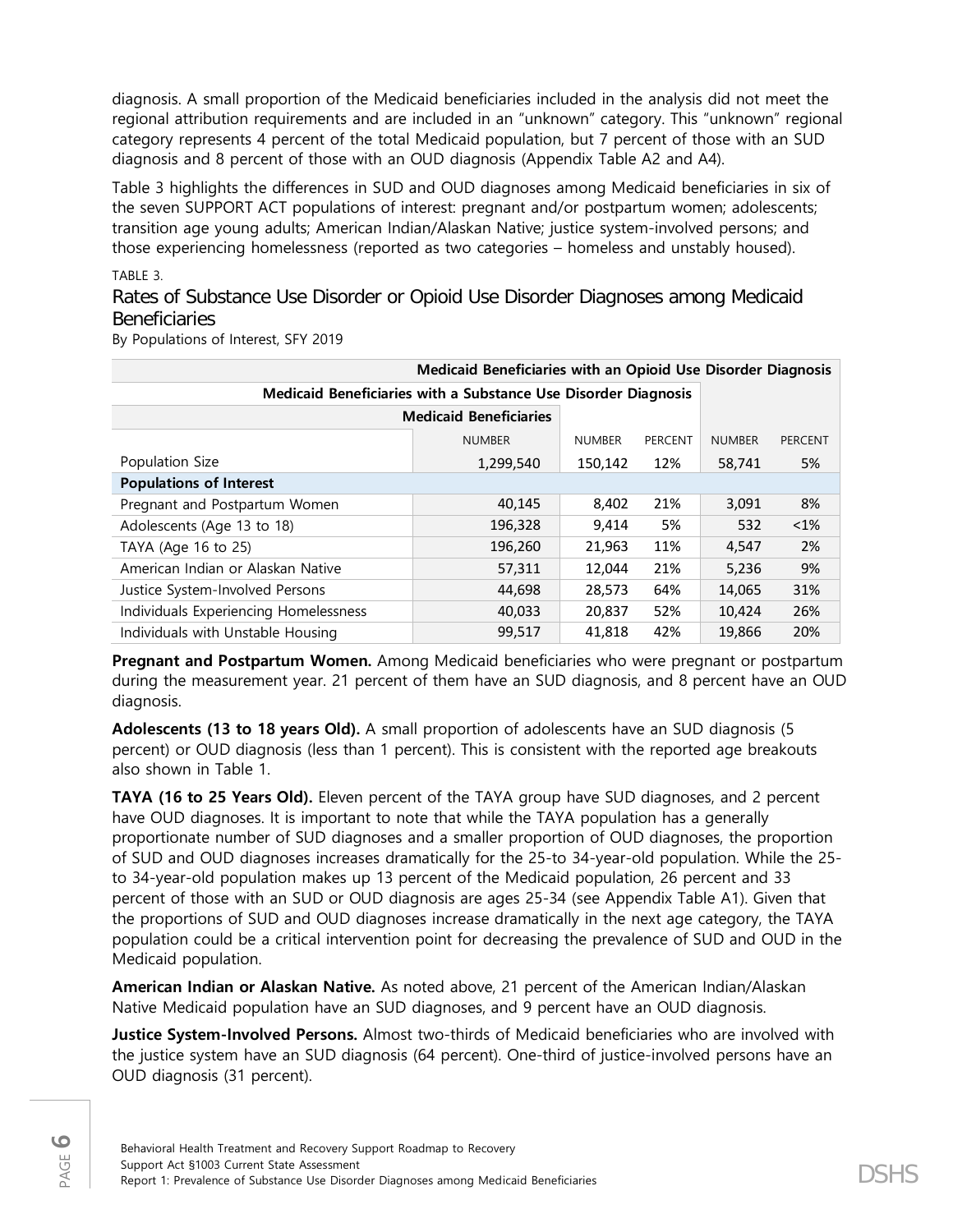**Individuals Experiencing Homelessness or Housing Instability.** A substantial proportion of those with an SUD or OUD diagnosis have experienced homelessness or housing instability in the past year. However, for those who were homeless, 52 percent had a SUD diagnosis, and 26 percent had an OUD diagnosis. For those experiencing housing instability, 42 percent had an SUD diagnosis, and 20 percent had an OUD diagnosis (Table 3). Of those with an SUD diagnosis, 14 percent were homeless while 28 percent were homeless or unstably housed. An even higher proportion of those with an OUD diagnosis experienced homelessness without housing (18 percent) while over a third experienced homelessness or housing instability (34 percent) (Appendix Table 3).

# **Summary**

Overall, this descriptive analysis highlights the current variability in prevalence of substance use disorders and opioid use disorders among Medicaid beneficiaries. While some Medicaid populations have lower prevalence rates of SUD/OUD diagnoses (such as the Classic, Non-Disabled Medicaid population), other populations have much higher prevalence rates (such as pregnant/postpartum women, people who identify as American Indian or Alaska Native, individuals who are experiencing homelessness, and justice system involved persons. Prevalence also varies by geography, with rates of SUD or OUD diagnosis varying by IMC region.

The goal of the §1003 SUPPORT ACT is to develop a policy framework to guide the advancement of statewide, whole-person, integrated SUD/OUD treatment and recovery support services. Understanding the prevalence of Medicaid beneficiaries with behavioral health diagnoses (SUD/OUD) is critical to identifying opportunities for improvement. Reports 2 and 3 of the Current State Assessment explore variation in treatment penetration rates and treatment modality utilization of Medicaid beneficiaries with SUD or OUD diagnoses.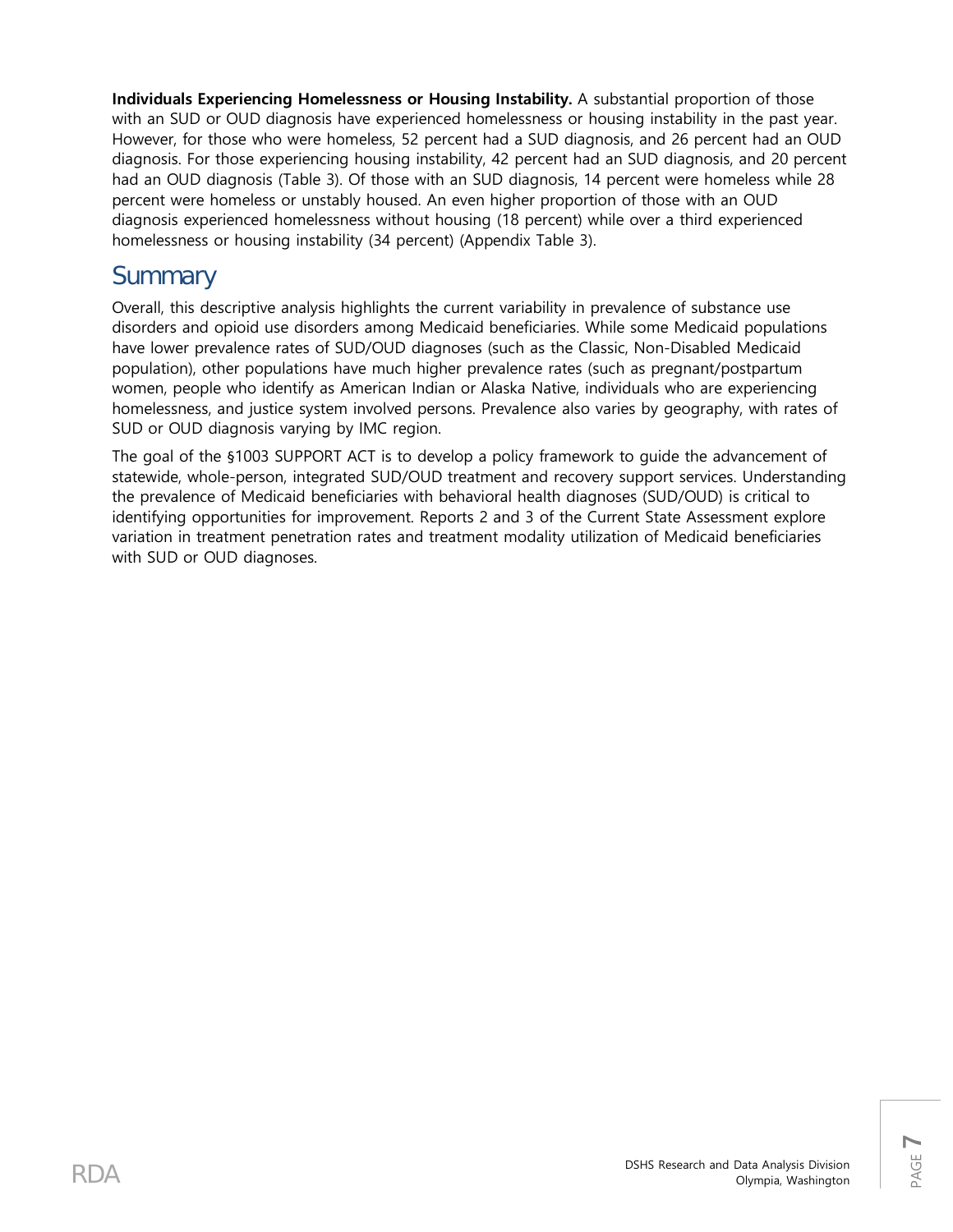### TABLE A1.

## Demographic Variation in Prevalence of SUD and OUD Diagnoses, SFY 2019

| Medicaid Beneficiaries with an Opioid Use Disorder Diagnosis   |                               |                |               |         |               |         |
|----------------------------------------------------------------|-------------------------------|----------------|---------------|---------|---------------|---------|
| Medicaid Beneficiaries with a Substance Use Disorder Diagnosis |                               |                |               |         |               |         |
|                                                                | <b>Medicaid Beneficiaries</b> |                |               |         |               |         |
|                                                                | <b>NUMBER</b>                 | <b>PERCENT</b> | <b>NUMBER</b> | PERCENT | <b>NUMBER</b> | PERCENT |
| Population Size                                                | 1,299,540                     |                | 150,142       |         | 58,741        |         |
| Age                                                            |                               |                |               |         |               |         |
| 17 and Younger                                                 | 633,044                       | 49%            | 10,028        | 7%      | 607           | 1%      |
| 18 to 24                                                       | 119,002                       | 9%             | 14,768        | 10%     | 3,246         | 6%      |
| 25 to 34                                                       | 165,804                       | 13%            | 39,414        | 26%     | 19,255        | 33%     |
| 35 to 44                                                       | 126,913                       | 10%            | 31,793        | 21%     | 14,822        | 25%     |
| 45 to 54                                                       | 103,966                       | 8%             | 26,009        | 17%     | 10,052        | 17%     |
| 55 to 64                                                       | 108,168                       | 8%             | 23,168        | 15%     | 8,485         | 14%     |
| 65 to 74                                                       | 23,607                        | 2%             | 3,781         | 3%      | 1,720         | 3%      |
| 75 and Older                                                   | 19,036                        | 1%             | 1,181         | $< 1\%$ | 554           | $< 1\%$ |
| <b>Race/Ethnicity</b>                                          |                               |                |               |         |               |         |
| African American                                               | 108,738                       | 8%             | 12,752        | 8%      | 3,774         | 6%      |
| American Indian or Alaskan Native                              | 57,311                        | 4%             | 12,040        | 8%      | 5,236         | 9%      |
| Asian American                                                 | 64,014                        | 5%             | 2,367         | 2%      | 688           | 1%      |
| Hispanic/Latino(a)                                             | 304,636                       | 23%            | 17,876        | 12%     | 4,999         | 9%      |
| Native Hawaiian or Pacific Islander                            | 42,237                        | 3%             | 2,201         | 1%      | 644           | 1%      |
| Other                                                          | 193,777                       | 15%            | 10,527        | 7%      | 2,783         | 5%      |
| Unknown Race                                                   | 93,420                        | 7%             | 2,994         | 2%      | 816           | 1%      |
| White, Non-Hispanic                                            | 580,444                       | 45%            | 96,282        | 64%     | 41,338        | 70%     |
| Gender                                                         |                               |                |               |         |               |         |
| Female                                                         | 685,684                       | 53%            | 73,010        | 49%     | 30,911        | 53%     |
| Male                                                           | 613,853                       | 47%            | 77,131        | 51%     | 27,830        | 47%     |
| <b>Medicaid Coverage Type</b>                                  |                               |                |               |         |               |         |
| Classic, Non-Disabled                                          | 780,596                       | 60%            | 36,852        | 25%     | 12,069        | 21%     |
| Disabled                                                       | 114,677                       | 9%             | 29,041        | 19%     | 8,821         | 17%     |
| New Adult                                                      | 396,597                       | 31%            | 83,129        | 55%     | 34,049        | 58%     |
| Dual (Medicaid and Medicare)                                   | 75,650                        | 6%             | 13,574        | 9%      | 6,092         | 10%     |

\*Numbers represent column percentages, that is, the within-diagnosis distribution.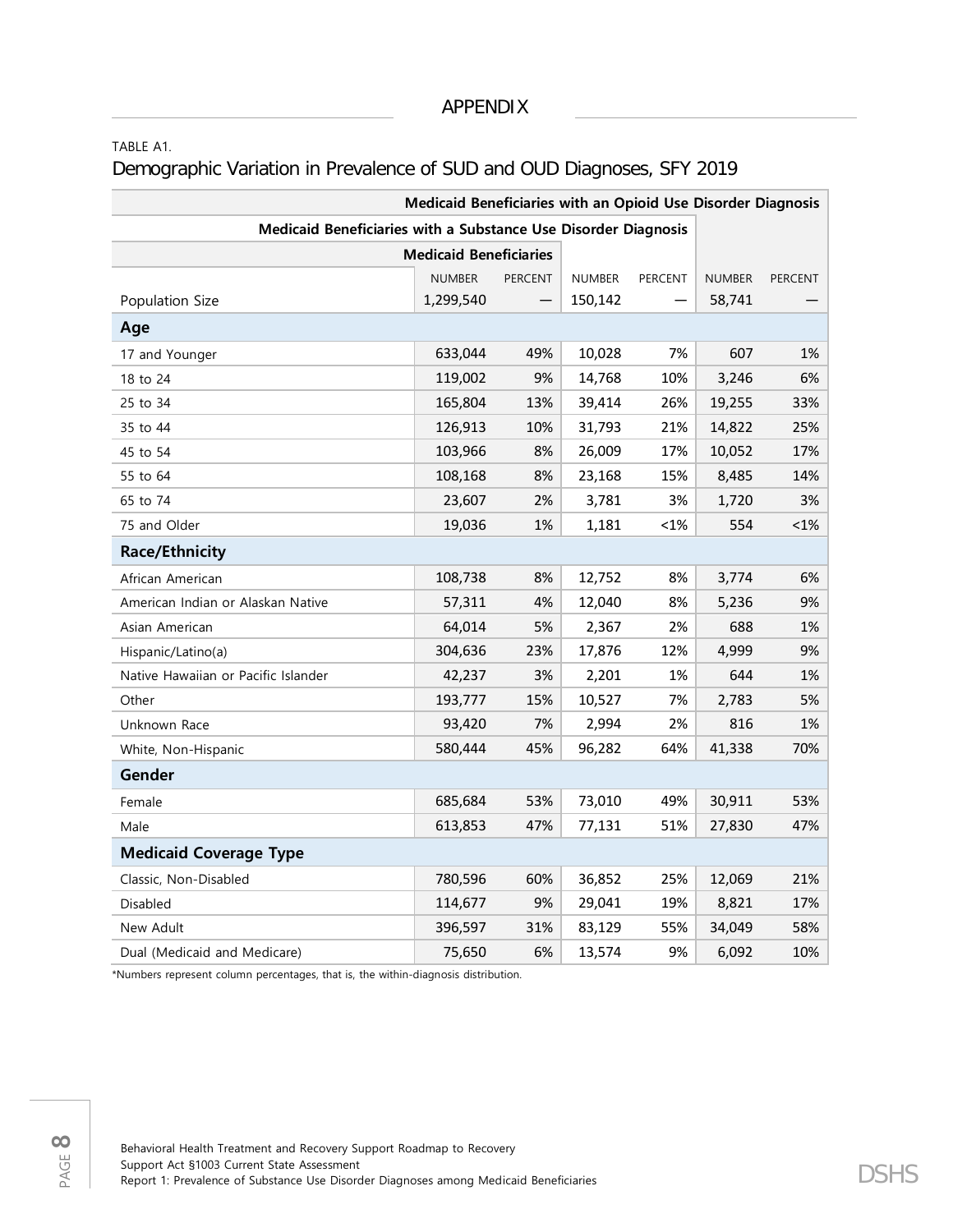## TABLE A2. Geographic variation by Substance Use Disorder or Opioid Use Disorder Diagnoses among Medicaid Beneficiaries By Geography, SFY 2019

| Medicaid Beneficiaries with an Opioid Use Disorder Diagnosis   |                               |                |               |                |               |                |
|----------------------------------------------------------------|-------------------------------|----------------|---------------|----------------|---------------|----------------|
| Medicaid Beneficiaries with a Substance Use Disorder Diagnosis |                               |                |               |                |               |                |
|                                                                | <b>Medicaid Beneficiaries</b> |                |               |                |               |                |
|                                                                | <b>NUMBER</b>                 | <b>PERCENT</b> | <b>NUMBER</b> | <b>PERCENT</b> | <b>NUMBER</b> | <b>PERCENT</b> |
| Population Size                                                | 1,299,540                     |                | 150,142       |                | 58,741        |                |
| Urban/Rural                                                    |                               |                |               |                |               |                |
| Urban                                                          | 779,205                       | 60%            | 91,219        | 61%            | 37,671        | 64%            |
| Rural                                                          | 519,355                       | 40%            | 58,827        | 39%            | 21,035        | 36%            |
| <b>Integrated Managed Care Region</b>                          |                               |                |               |                |               |                |
| <b>Great Rivers</b>                                            | 69,261                        | 5%             | 9,719         | 6%             | 3,709         | 6%             |
| Greater Columbia                                               | 178,668                       | 14%            | 16,280        | 11%            | 4,838         | 8%             |
| King                                                           | 267,630                       | 21%            | 28,474        | 19%            | 12,042        | 21%            |
| North Central                                                  | 65,890                        | 5%             | 5,990         | 4%             | 1,836         | 3%             |
| North Sound                                                    | 183,314                       | 14%            | 21,781        | 15%            | 10,154        | 17%            |
| Pierce                                                         | 149,069                       | 11%            | 17,254        | 11%            | 6,702         | 11%            |
| Salish                                                         | 56,353                        | 4%             | 7,747         | 5%             | 3,037         | 5%             |
| Southwest                                                      | 87,448                        | 7%             | 8,485         | 6%             | 2,901         | 5%             |
| Spokane                                                        | 136,935                       | 11%            | 16,871        | 11%            | 6,434         | 11%            |
| Thurston-Mason                                                 | 54,895                        | 4%             | 6,698         | 4%             | 2,490         | 4%             |
| Unknown                                                        | 50,077                        | 4%             | 10,843        | 7%             | 4,598         | 8%             |

\*Numbers represent column percentages, that is, the within-diagnosis distribution.

### TABLE A3.

## Substance Use Disorder or Opioid Use Disorder Diagnoses among Target Population Medicaid Beneficiaries

### By Populations of Interest, SFY 2019

| Medicaid Beneficiaries with an Opioid Use Disorder Diagnosis   |               |         |               |         |               |                |  |
|----------------------------------------------------------------|---------------|---------|---------------|---------|---------------|----------------|--|
| Medicaid Beneficiaries with a Substance Use Disorder Diagnosis |               |         |               |         |               |                |  |
| <b>Medicaid Beneficiaries</b>                                  |               |         |               |         |               |                |  |
|                                                                | <b>NUMBER</b> | PERCENT | <b>NUMBER</b> | PERCENT | <b>NUMBER</b> | <b>PERCENT</b> |  |
| Population Size                                                | 1,299,540     |         | 150,142       |         | 58,741        |                |  |
| <b>Populations of Interest</b>                                 |               |         |               |         |               |                |  |
| Pregnant and Postpartum Women                                  | 40,145        | 3%      | 8,402         | 6%      | 3,091         | 5%             |  |
| Adolescents (Age 13 to 18)                                     | 196,328       | 15%     | 9,414         | 6%      | 532           | 1%             |  |
| TAYA (Age 16 to 25)                                            | 196,260       | 15%     | 21,963        | 15%     | 4,547         | 8%             |  |
| American Indian or Alaskan Native                              | 57,311        | 4%      | 12.044        | 8%      | 5,236         | 9%             |  |
| Justice System-Involved Persons                                | 44,698        | 3%      | 28,573        | 19%     | 14,065        | 24%            |  |
| Individuals Experiencing Homelessness                          | 40,033        | 3%      | 20,837        | 14%     | 10,424        | 18%            |  |
| Individuals with Unstable Housing                              | 99,517        | 8%      | 41.818        | 28%     | 19,866        | 34%            |  |

\*Numbers represent column percentages, that is, the within-diagnosis distribution.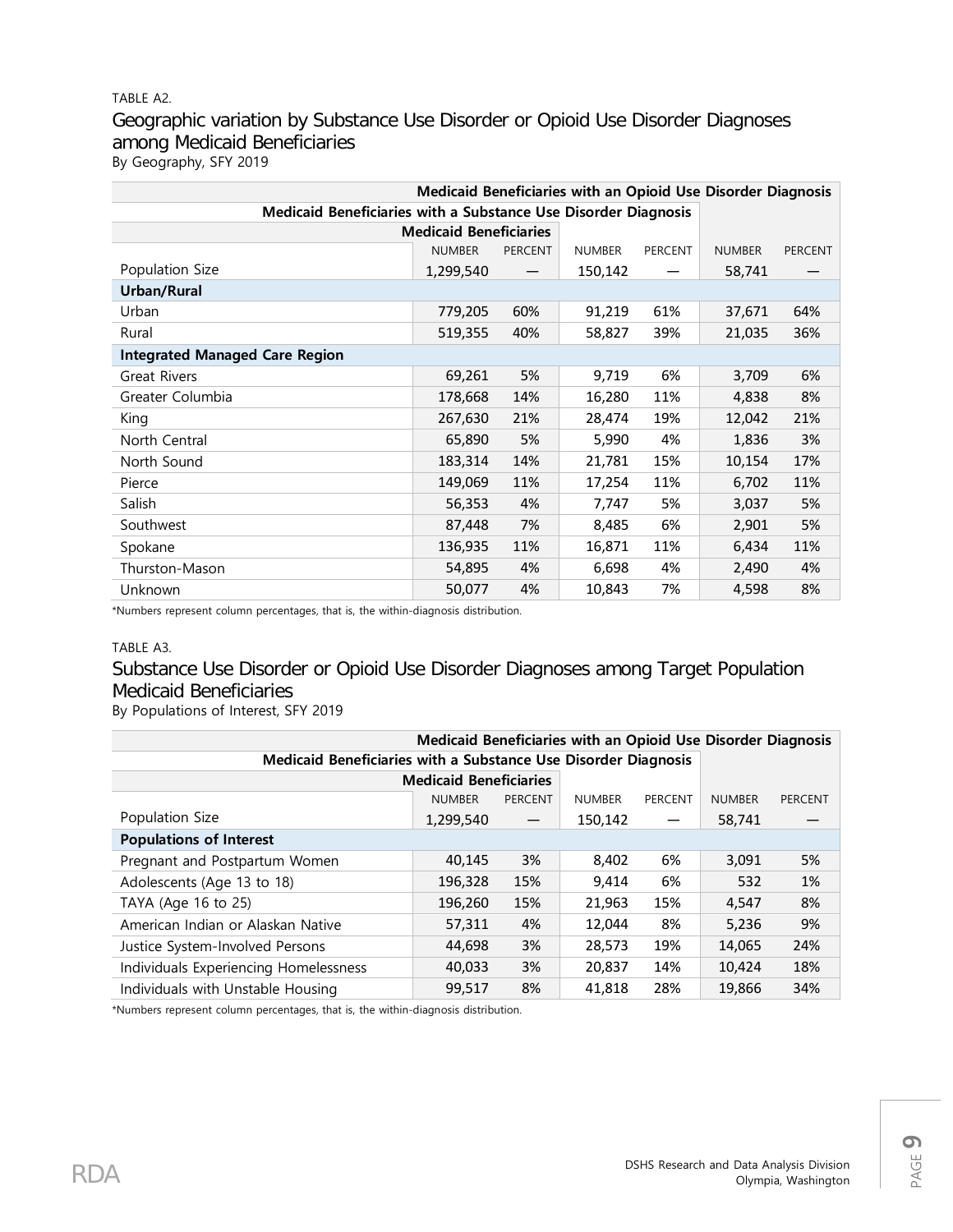|                                                                | Medicaid Beneficiaries with an Opioid Use Disorder Diagnosis |         |               |         |               |         |
|----------------------------------------------------------------|--------------------------------------------------------------|---------|---------------|---------|---------------|---------|
| Medicaid Beneficiaries with a Substance Use Disorder Diagnosis |                                                              |         |               |         |               |         |
|                                                                | <b>Medicaid Beneficiaries</b>                                |         |               |         |               |         |
|                                                                | <b>NUMBER</b>                                                | PERCENT | <b>NUMBER</b> | PERCENT | <b>NUMBER</b> | PERCENT |
| <b>Washington State</b>                                        | 1,299,540                                                    |         | 150,142       |         | 58,741        |         |
| Adams                                                          | 7,320                                                        | 1%      | 288           | $< 1\%$ | 47            | $< 1\%$ |
| Asotin                                                         | 4,936                                                        | $< 1\%$ | 997           | 1%      | 381           | 1%      |
| Benton                                                         | 39,795                                                       | 3%      | 3,737         | 2%      | 1,445         | 2%      |
| Chelan                                                         | 17,286                                                       | 1%      | 1,706         | 1%      | 575           | 1%      |
| Clallam                                                        | 15,159                                                       | 1%      | 2,452         | 2%      | 1,148         | 2%      |
| Clark                                                          | 81,188                                                       | 6%      | 7,669         | 5%      | 2,661         | 5%      |
| Columbia                                                       | 814                                                          | $< 1\%$ | 125           | $< 1\%$ | 42            | $< 1\%$ |
| Cowlitz                                                        | 25,659                                                       | 2%      | 3,600         | 2%      | 1,446         | 2%      |
| Douglas                                                        | 8,838                                                        | 1%      | 687           | $< 1\%$ | 263           | $< 1\%$ |
| Ferry                                                          | 1,672                                                        | $< 1\%$ | 253           | $< 1\%$ | 81            | $< 1\%$ |
| Franklin                                                       | 24,901                                                       | 2%      | 1,291         | 1%      | 366           | 1%      |
| Garfield                                                       | 402                                                          | $< 1\%$ | 46            | $< 1\%$ | 11            | $< 1\%$ |
| Grant                                                          | 27,439                                                       | 2%      | 2,224         | 1%      | 612           | 1%      |
| Grays Harbor                                                   | 19,416                                                       | 1%      | 3,036         | 2%      | 1,339         | 2%      |
| Island                                                         | 9,876                                                        | 1%      | 1,075         | 1%      | 328           | $< 1\%$ |
| Jefferson                                                      | 5,255                                                        | $< 1\%$ | 656           | $< 1\%$ | 249           | 1%      |
| King                                                           | 267,630                                                      | 21%     | 28,474        | 19%     | 12,042        | 21%     |
| Kitsap                                                         | 35,939                                                       | 3%      | 4,639         | 3%      | 1,640         | 3%      |
| Kittitas                                                       | 6,507                                                        | 1%      | 743           | $< 1\%$ | 232           | $< 1\%$ |
| Klickitat                                                      | 4,648                                                        | $< 1\%$ | 584           | $< 1\%$ | 153           | $< 1\%$ |
| Lewis                                                          | 18,521                                                       | 1%      | 2,222         | 1%      | 698           | 1%      |
| Lincoln                                                        | 2,208                                                        | $< 1\%$ | 146           | $< 1\%$ | 55            | $< 1\%$ |
| Mason                                                          | 13,445                                                       | 1%      | 1,710         | 1%      | 693           | 1%      |
| Okanogan                                                       | 12,327                                                       | 1%      | 1,373         | 1%      | 386           | 1%      |
| Pacific                                                        | 4,819                                                        | $< 1\%$ | 758           | 1%      | 201           | $< 1\%$ |
| Pend Oreille                                                   | 3,154                                                        | $< 1\%$ | 432           | $< 1\%$ | 129           | $< 1\%$ |
| Pierce                                                         | 149,069                                                      | 11%     | 17,254        | 11%     | 6,702         | 11%     |
| San Juan                                                       | 2,426                                                        | $< 1\%$ | 242           | $< 1\%$ | 77            | $< 1\%$ |
| Skagit                                                         | 24,501                                                       | 2%      | 2,870         | 2%      | 1,277         | 2%      |
| Skamania                                                       | 1,612                                                        | $< 1\%$ | 232           | < 1%    | 87            | $< 1\%$ |
| Snohomish                                                      | 108,458                                                      | 8%      | 13,027        | 9%      | 6,415         | 11%     |
| Spokane                                                        | 112,142                                                      | 9%      | 14,567        | 10%     | 5,672         | 10%     |
| Stevens                                                        | 10,439                                                       | 1%      | 1,185         | 1%      | 450           | 1%      |
| Thurston                                                       | 41,450                                                       | 3%      | 4,988         | 3%      | 1,797         | 3%      |
| Wahkiakum                                                      | 846                                                          | $< 1\%$ | 103           | $< 1\%$ | 25            | $< 1\%$ |
| Walla Walla                                                    | 11,951                                                       | 1%      | 1,446         | 1%      | 511           | 1%      |
| Whatcom                                                        | 38,053                                                       | 3%      | 4,567         | 3%      | 2,057         | 4%      |
| Whitman                                                        | 5,264                                                        | $<1\%$  | 451           | $< 1\%$ | 117           | $< 1\%$ |
| Yakima                                                         | 84,098                                                       | 6%      | 7,444         | 5%      | 1,733         | 3%      |
| Unknown                                                        | 50,077                                                       | 4%      | 10,843        | 7%      | 4,598         | 8%      |

## TABLE A4. Prevalence of SUD and OUD Diagnoses by County in SFY 2019

\*Numbers represent column percentages, that is, the within-diagnosis distribution.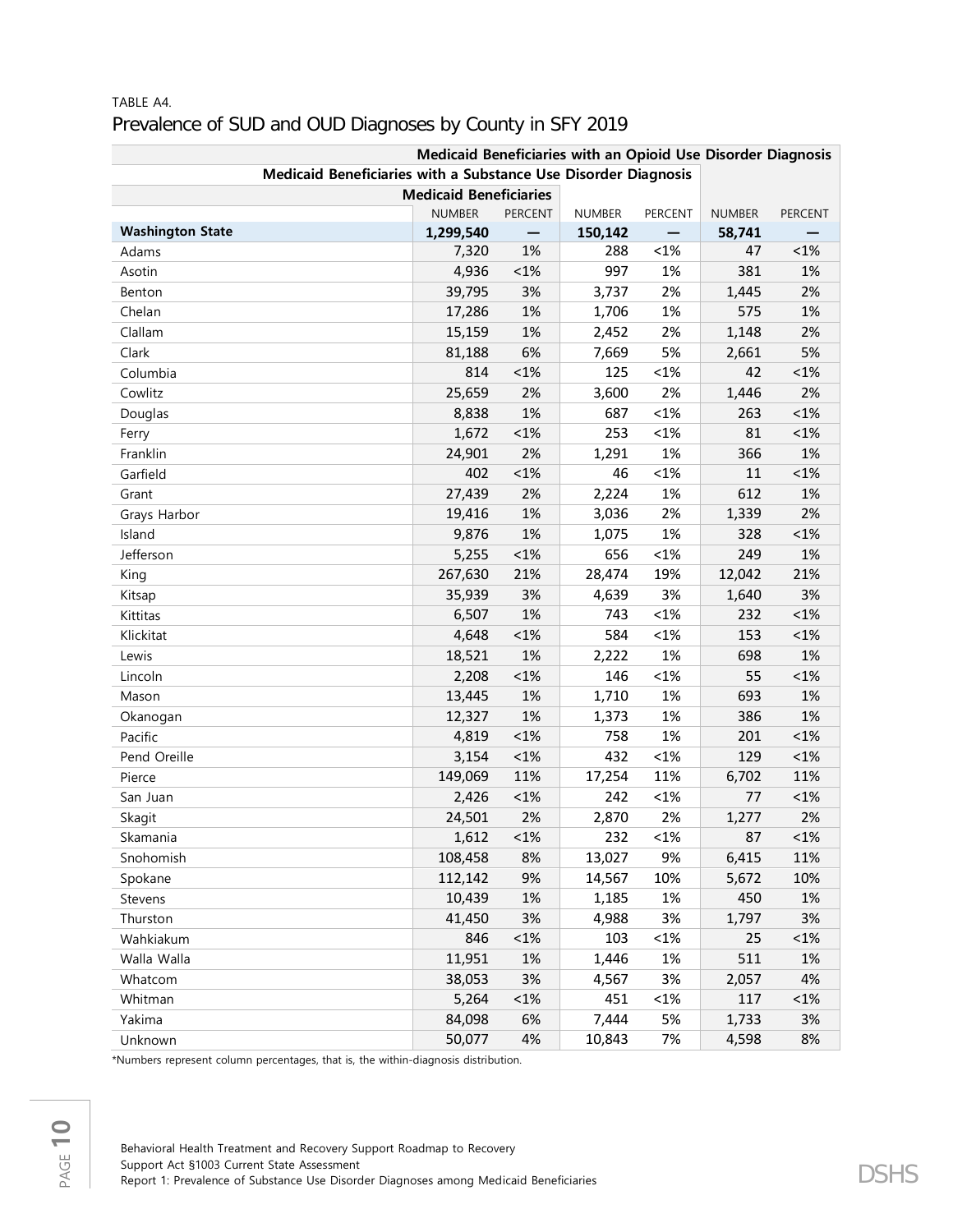#### **STUDY FUNDING**

This study is funded under Health Care Authority (HCA) Contract #K4249-01, Department of Social and Health Services/Research and Data Analysis. Contract Description: Roadmap to Recovery: Substance Use and Opioid Use Recovery Planning Grant: A Pilot Study Funded Under Section 1003 of the SUPPORT Act by Centers for Medicare & Medicaid Services with the Washington State Health Care Authority. Dates of service: 2/15/2020-9/30/2021.

### **STUDY POPULATION**

Adult (age 18-64) and Youth (0-17) individuals enrolled in Title XIX Medicaid are the focus of these analyses. Medicaid beneficiaries with non-Medicaid primary health care coverage (also referred to as third-party liability) were excluded from the analyses, as complete health care information may not be available for these individuals. Analyses were further restricted to individuals who were enrolled in Medicaid for at least one month in the measurement year. This report focuses on individuals who have been diagnosed with substance use disorder (SUD) and/or opioid use disorder (OUD):

- 1. **Substance Use Disorder Diagnosis** is defined as the presence of an SUD diagnosis within the measurement year (SFY 2019) or the year prior to the measurement year (SFY 2018). Example SUD diagnoses include diagnoses related to alcohol, amphetamines (including methamphetamine), cocaine and other stimulants, heroin and other opioids (including synthetic opioids), and cannabis. It does not include diagnoses related to tobacco use disorder.
- 2. **Opioid Use Disorder Diagnosis** is defined as the presence of an OUD diagnosis within the measurement year (SFY 2019) or the year prior to the measurement year (SFY 2018). Example OUD diagnoses include diagnoses related to synthetic and non-synthetic opioids, such as heroin and fentanyl. OUD diagnoses are a subset of SUD diagnoses (all individuals with an OUD diagnosis will also be identified as having a SUD diagnosis).

Six populations of interest, as defined in the SUPPORT ACT planning grant, were also examined:

- 1. **Pregnant and postpartum women** are defined as the presence of any pregnancy- or delivery-related diagnosis code within the measurement year. To ensure consistency with current Medicaid eligibility definitions, postpartum is defined as the 60 days after a delivery. Women who had given birth within the last 60 days but did not have a pregnancy- or delivery-related diagnosis within the measurement year were included to capture the 60-day postpartum time period.
- 2. **Adolescents** are defined as individuals aged 13 to 18 years old as of the last day of the measurement year.
- 3. **Transition Age Young Adults** are individuals aged 16 to 25 years old as of the last day of the measurement year.
- 4. **American Indian/Alaskan Native** are self-identified by the individual through the DSHS Economic Service Administration's Automated Client Eligibility System (ACES) or when enrolling in Medicaid. Individuals who selfidentify as only AI/AN as well as those who identify as AI/AN and another race/ethnicity are included.
- 5. **Justice system-involved persons** are defined as ever arrested in the measurement year. Arrests serve as a proxy for involvement with the justice system and are not intended to represent every individual who may be involved in the justice system. Arrests are identified via the WASIS database that is maintained by the Washington State Patrol. The database is comprised of arrest charges for offenses resulting in fingerprint identification. The database provides a relatively complete record of felony and gross misdemeanor charges, but excludes some arrest charges for misdemeanor offenses that are not required to be reported.
- 6. **Individuals experiencing homelessness and/or housing instability** are defined as ever being homeless without housing or homeless with housing in the measurement year. Housing status is identified using the DSHS Economic Services Administration's Automated Client Eligibility System (ACES) that is used by caseworkers to record information about client self‐reported living arrangements and shelter expenses. Separate rates are reported for persons who are homeless and unstably housed.

Additional variables used in these analyses include:

- **Demographic characteristics** included age, gender, and race/ethnicity. Medicaid coverage information included four different categories of Medicaid coverage: New Adults covered by Medicaid Expansion under the Affordable Care Act, Disabled Adults, "Classic" non-disabled Medicaid adults enrolled in coverage categories that existed prior to Medicaid Expansion, and Duals who are enrolled in both Medicaid and Medicare.
- **Regional attribution** was based on county of residence. Medicaid beneficiaries were attributed to the state, an integrated managed care (IMC) region, and a county based on their county of residence for the majority of the measurement year.